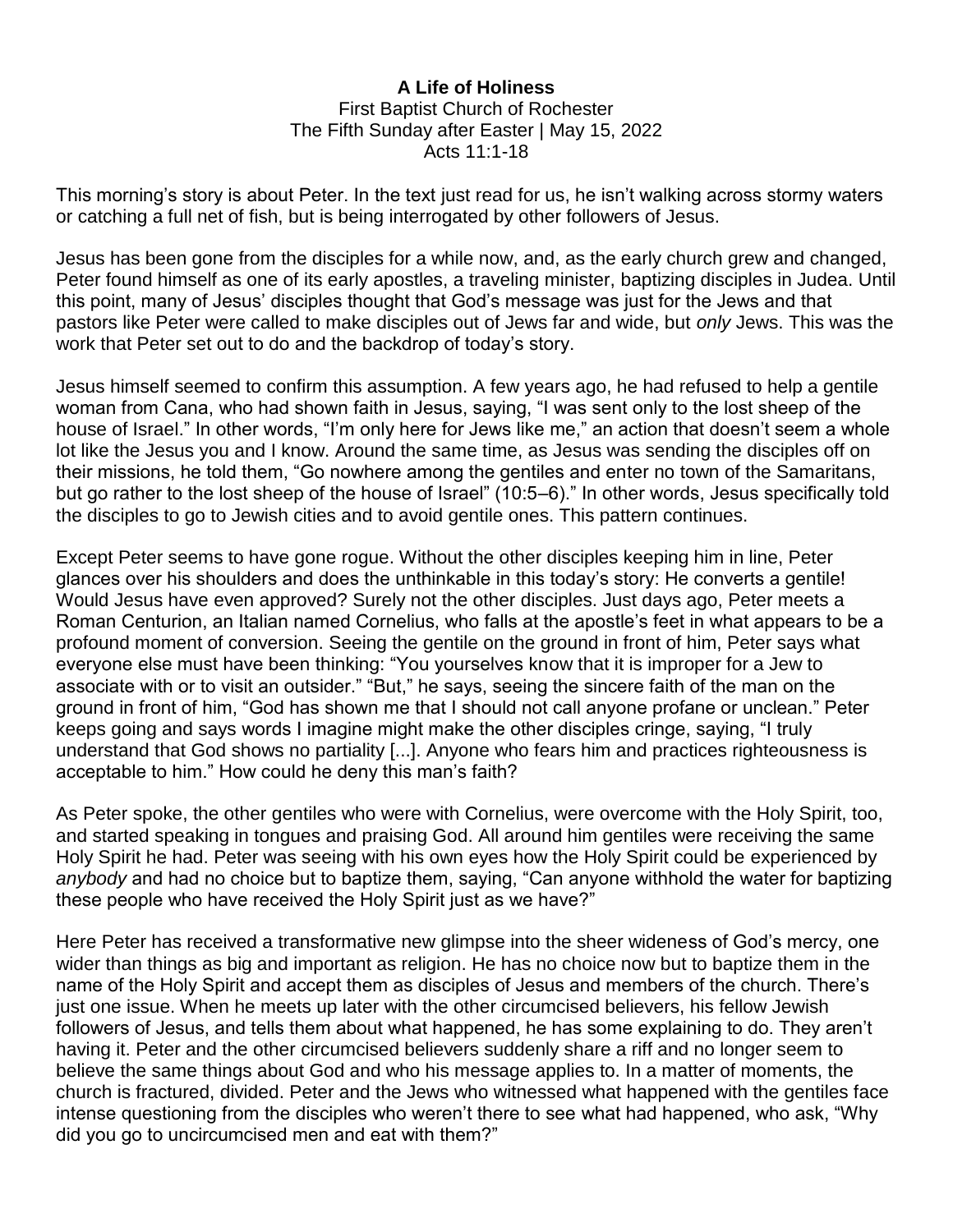Despite their shared identity as Jews, these two factions of the early church no longer believed the same things about God, at least not when it comes to how the Holy Spirit works and who belongs in God's fold. For Peter, God's message seemed no longer to be just for the Jews. Maybe, just maybe it was inclusive enough for even gentiles.

But for the Jews who weren't there to see with their own eyes what had happened, Peter has not only seemed to ignore the message of Jesus, who said multiple times that he was here only for the Jews, but, by baptizing gentiles, he had broken laws central to Judaism and thrown away tradition.

But how could he not have? The centurion and the other gentiles who were with him seemed to be experiencing the same God that Peter worshiped and were moved by the Holy Spirit just as it had moved throughout the early church in other places. Peter saw with his own eyes that these people had experienced the Holy Spirit and knew they wanted to be baptized, but knew it might cost him. In other words, Peter foud himself caught between what his *experience* with God was telling him and what his *religion* said about God.

A distinctive belief in first-century Judaism was that God has made some things dirty and some things clean. A good Jew should avoid dirty things, from certain types of animals and substances to entire groups of people, in order to live out holiness. For many Jews, respecting this distinction is part of what it means to love God and keep his commandments. Gentiles, as non-Jews, were considered dirty, so by sharing a meal with them and becoming physically close enough with them in order to baptize them in the waters of conversion, Peter had become dirty, too, and gone against his religion. The others knew this and believed he'd ignored the basic traditions of his faith. He was unclean, too, now.

But Peter expected this to happen and seemed prepared with a response. He begins justifying his behavior, talking about a recent dream in which he was surrounded by lots of unclean animals. In his dream God tells him to kill these animals and eat them, a sacrilegious suggestion! Peter says, "No! I'm not doing that. Nothing unclean has ever entered my mouth." He kept his faith and resisted the temptation to violate his religion's tradition. Then God says something astounding: "What God has made clean, you must not call profane." Or, in other words, your labels aren't God's. As his dream unfolds, God has three gentiles from Caesarea show up at his door, and they received the Holy Spirit, as Peter says to himself in amazement, "God has given even to the *gentiles* the repentance that leads to life."

In the 19th century, John Wesley devised a tool for faith that many Christians today refer to as the Wesleyan Quadrilateral. In his tool, Wesley reminds Christians that there are four major tools that help us experience God: Scripture, tradition, reason, and experience. Most traditions within Christianity today tend to rely more heavily on one of these over the others. For example, we Baptists tend to rely on scripture and experience the most, in my opinion. Our Catholic siblings, on the other hand, tend to emphasize tradition the most. Different streams in the Baptist system, such as Southern Baptists, often claim to value scripture alone. Folks like Unitarians, on the other end of the spectrum, tend to let experience and reason serve as their guiding values above all others.

But if you ask me, all of us use all four in our faith. It's only a matter of whether or not we are able to notice that fact. Not only this, but I believe it takes all four of these tools to live a thoughtful, prayerful life of faith in which our own experiences with God can be interpreted against the experience of others in scripture and those in the past, or tradition. Even here at First Baptist, some of us will differ in which of these four faith tools we find the most helpful. I, for one, really enjoy the stories scripture can teach us and value what my own experiences teach me about faith. You, on the other hand, might be more analytical than I am and value reason as a tool for learning new things about God, yourself, and the church. Or maybe you find comfort in tradition and appreciate learning about how the people before you did things.